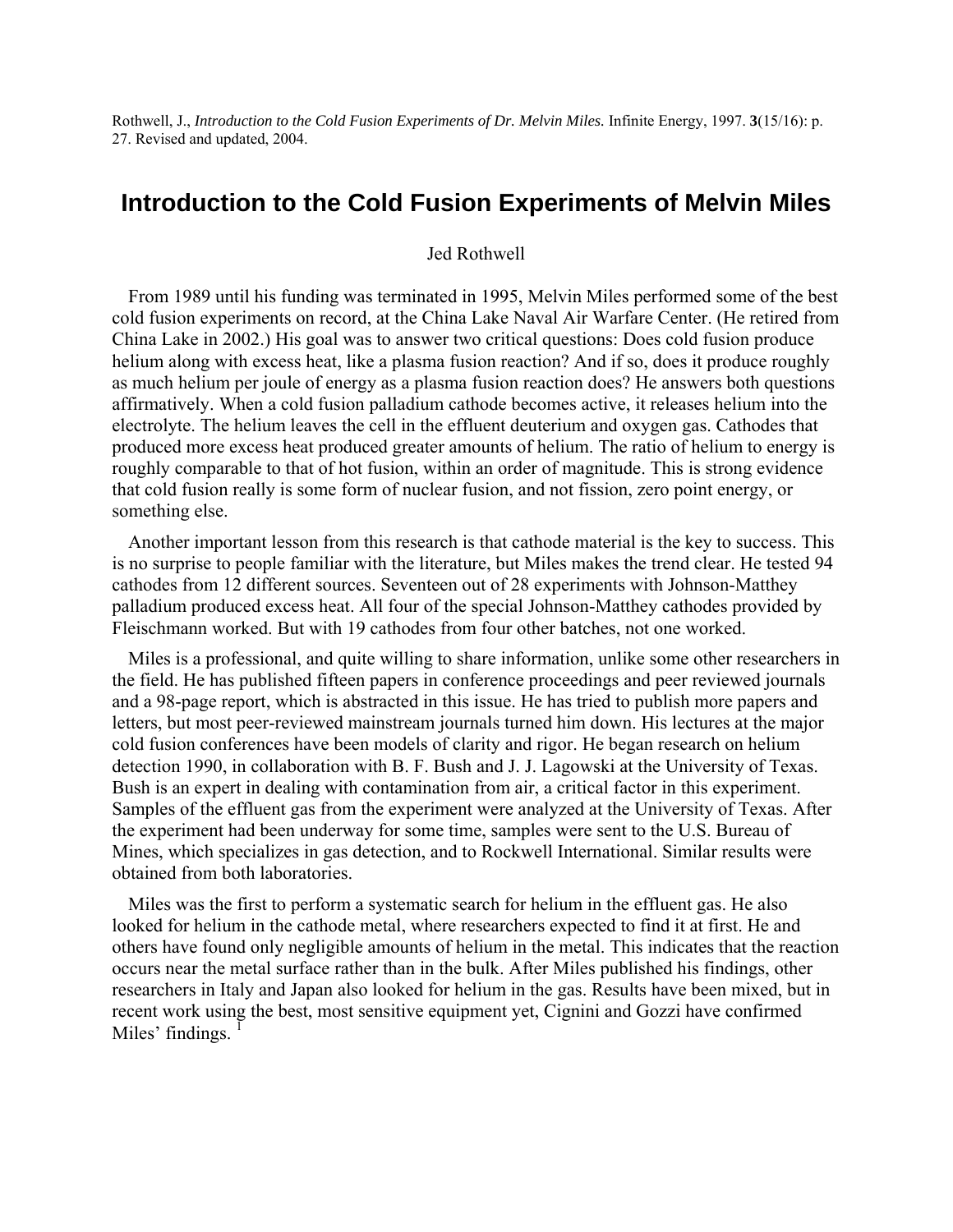Miles spent five months experimenting before he saw any excess heat. He was discouraged and ready to quit. Less dedicated people became discouraged after a few weeks of research. People may underestimate Miles, because he never makes a claim without extensive experimental evidence to back it up. He does not make the kind of exaggerated claims that have plagued this field. He has a low key, understated, matter-of-fact tone. He is always willing to discuss his problems and failed experiments. His final report, *Anomalous Effects in Deuterated*  Systems, <sup>2</sup> includes a discouraging litany of experiments that produced no excess heat, month after month, years after the first successes. He says this is the most frustrating research he has ever done.

#### **Why Helium is so Difficult to Detect**

From the start many people suspected that cold fusion produces helium. J. Schwinger and other theoreticians predicted it should. (Schwinger predicted helium-3; Miles has found helium-4.) Conventional plasma fusion (hot fusion) d-d reactions produce neutrons, tritium and helium. Other hot fusion reactions are aneutronic; they produce no neutrons. When cold fusion was announced, people assumed that it must work the way hot fusion does, so they expected to find the same levels of these nuclear products. But it was soon obvious that cold fusion produces millions of times fewer neutrons. Otherwise, a 1-watt cold fusion reaction would have killed the scientists observing the experiment. Cold fusion sometimes produces a low level of tritium; not as much as hot fusion, or the radiation alarms would go off and the health of the researchers would be endangered. Some devices are optimized to generate tritium, particularly Claytor's device at Los Alamos.

Neutrons and tritium are analogous to the smoke from a fire: some fires produce dense smoke, and some do not. We know how to reduce smoke by ensuring complete combustion. We have not yet learned how to control cold fusion neutrons. Unknown factors cause cold fusion reactions to produced neutrons sometimes, and to become nearly aneutronic at other times, sporadically. It appears helium is always produced in a fixed proportion to the heat.

If helium is always produced, you may wonder why so few other scientists have looked for it. And if neutrons and tritium are rarely produced, why did so many scientists devote such effort to find them? There are two reasons: scientists searched for neutrons out of habit, and because it is easy. Nuclear researchers are good at looking for neutrons and tritium. They all have detectors, and they know how to use them. Hot fusion reactions always produce neutrons in a predictable ratio to the energy. The neutron "signature" (the energy with which the neutrons strike the detector) tells the scientist a great deal about the reaction. Scientists look for neutrons and tritium because they are easy to look for, whereas helium is difficult to detect. Hot fusion produces millions to hundreds of millions of times more neutrons per watt of heat than cold fusion, so the neutrons are easy to detect. You cannot miss them: as I said, the neutron flux from an unshielded 1-watt hot fusion reaction would kill the observer. With cold fusion, "heat is the principal signature of the reaction" (Fleischmann). It makes no sense to look for neutrons unless you are sure a reaction is underway, and the only way to be sure a reaction is underway is to measure excess heat. Scientists who insist on looking for neutrons while they ignore helium and excess heat resemble the drunk who drops his keys in the bushes but looks for it under the streetlight because it is too dark to see in the bushes.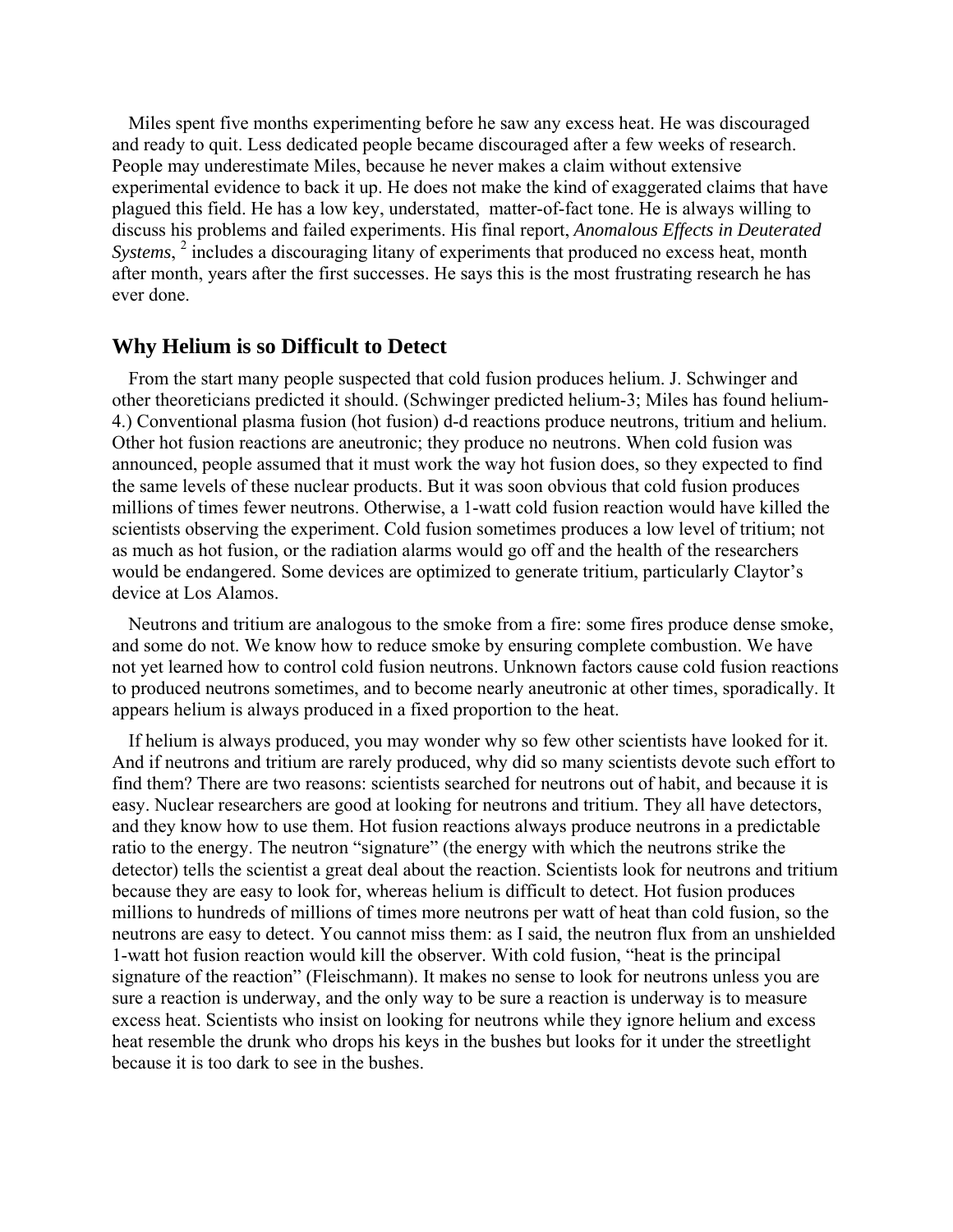Helium is difficult to detect for four reasons:

1. It is not radioactive. Radioactive elements are easy to detect. You can detect a single atom of tritium at the moment it decays. You measure the solid angle of the detector to determine what percent of the neutrons strike the detector. The neutron signature distinguishes the tritium from other radioactive elements in the background and contamination. Based on the decay rate and the half-life you compute the number of tritium atoms left in the sample. The techniques are not easy to master, but an expert can determine how much tritium a sample has before, during and after an experiment. Helium-4, however, is a non-radioactive, stable atom. No instrument can detect a single atom of a stable isotope. A mass spectrometer makes a relative measurement of helium compared to some other element. You compare helium to a known amount of a carrier gas, usually nitrogen. (In other experiments, argon or krypton may be used as carrier gas, but Miles says they are usually contaminated with helium, so nitrogen is a better choice.) The helium is mixed with the carrier gas and the sample is placed in the spectrometer. The spectrometer registers parts per million (ppm) or parts per billion (ppb) of helium compared to carrier gas. You extrapolate from this to estimate the total helium in the full sample. This method is problematic and indirect compared to measuring radioactive isotopes. Radioactive isotopes are measured in absolute numbers. Non-radioactive isotopes are measured relative to the carrier gas.

Miles also calculates the helium generated per watt of power per second. This is the basis of his claim that the helium is commensurate with a plasma fusion reaction.

2. Helium has nearly the same mass as a deuterium molecule  $(D_2)$  (4.02820 amu versus 4.00260 amu). Two thirds of the effluent gas from electrolysis is deuterium gas  $(D_2)$ . Only 9 parts per billion are helium. It takes a high resolution mass spectrometer to tell them apart. With lower resolution the helium may be indistinguishable, or it might appear as a blurred "shoulder" rather than a separate peak. The effluent gas is processed to filter out most of the deuterium.

3. Helium contamination is ubiquitous. Helium constitutes 5.4 parts per million of the atmosphere at sea level, and it will slowly permeate glass, rubber, plastic and other materials. Contamination cannot be easily eliminated. It must be measured and accounted for in control experiments and runs that did not produce excess heat. Miles' control experiments consistently measured background helium contamination ranging from 3.4 to 4.9 ppb. The mean value was  $4.5 \pm 0.5$  ppb, which is remarkably consistent. In his early experiments, most of this background helium probably diffused through the rubber connection between the cell and the collection flask. (Later, stainless steel tubing was used.) When excess heat was generated, the level of helium increased significantly, always in proportion to the heat. With the cell that generated the most heat, helium doubled, to 9.7 ppb. These numbers are the heart of the studies.

4. Both hot fusion and cold fusion produce fantastically small amounts of helium. Miles has pointed out that a 1-watt fusion reaction would take 73,000 years to produce a single mole (4 grams) of helium. The collection flask takes an hour and fourteen minutes to fill (4440 seconds). In later experiments, using metal flasks, Miles saw only low power, typically around 0.060 watts (60 milliwatts). At this rate the collection flask should have approximately  $5 \times 10^{-10}$  grams of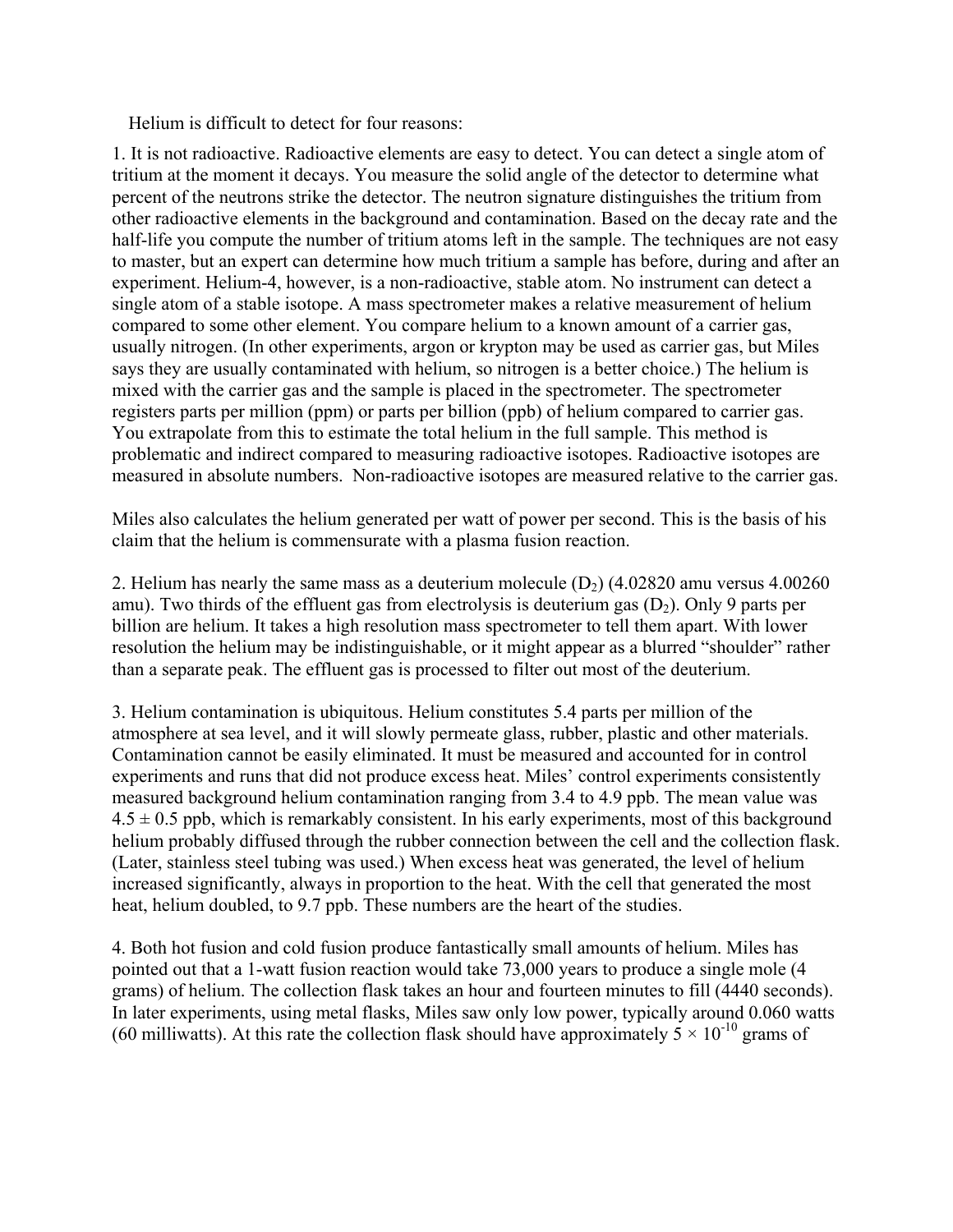helium from fusion in it, or  $7 \times 10^{13}$  atoms. After subtracting background contamination, Miles found approximately  $2 \times 10^{13}$  atoms per flask, an extraordinarily close result.

## **How the Experiment is Performed**

Miles uses an open cell with static, isoperibolic calorimetry. This is the simplest possible arrangement. The anode and cathode are placed at the bottom of a tall test tube (the cell). The temperature of the electrolyte is measured with a thermistor. The cell is calibrated by heating the electrolyte with the joule heater at different power levels, and with electrolysis with palladium and light water, or palladium at the beginning of the experiment when no heat is being produced. Miles and Fleischmann think that in the hands of an expert, isoperibolic calorimetry is as precise as flow calorimetry. It has higher resolution; that is, it can show fine gradations of tens of milliwatts with more confidence than a flow calorimeter. Miles says, "it can show a precision of  $+/- 0.1$  milliwatts while flow calorimetry yields only  $+/- 10$  milliwatts (100 times less precise).<sup>3</sup> It is less complicated; it does not require pumps, tubes, flowmeters, and two thermistors. Fewer things can go wrong. There are no pumps to break, or tubes of flowing water to clog up. The disadvantage is that a static calorimeter is more dependent upon calibrations made before and after the run. A flow calorimeter is a first principle device which is theoretically not dependent upon the calibrations. In actual practice any calorimeter must be extensively calibrated, but some skeptics argue that a static calorimeter might depart from its calibration constant during a run without anyone noticing, and then mysteriously return to it before post-experiment recalibration is performed. This seems very unlikely, although it is conceivable. But the event would be random. It would not correlate with helium production or the choice of cathode material. This is not to suggest that calorimeters never fail. Flow and static calorimeters can drift or go wrong in various well-known ways. The biggest problems with static calorimeters are changes in the bath temperature (or room temperature with an air-cooled cell), and a large change in electrolyte level when gas leaves the cell and the water is not replenished.

The term "open cell" means the effluent gas from electrolysis leaves the cell. Some open cells vent the gas directly to the air, but Miles directs the gas through a bubbler to prevent helium and light water contamination. In a closed cell, a recombiner combines the free oxygen and deuterium gas in the head space to make heavy water again.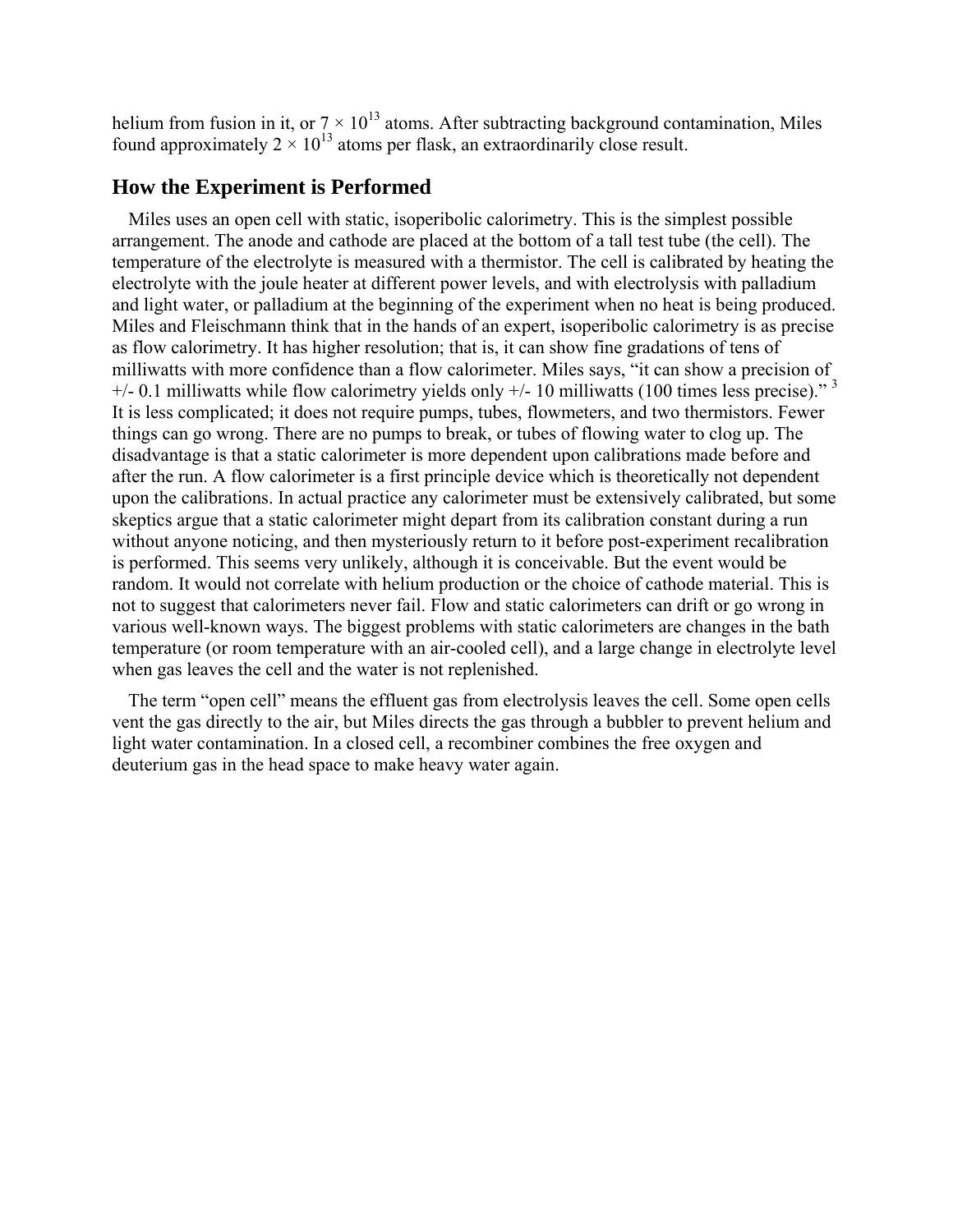

Figure 1. Electrolytic cell with positive pressure gas discharge line used to collect samples of effluent gas.



Figure 2. The two-stage activated charcoal cryofilter, designed to remove all gases except helium.

Miles collects the effluent gas from the cell into a stainless steel flask. He ships the flask to another laboratory for analysis. The setup is shown in Figure 1. The flask is purged with nitrogen which has been checked to ensure it does not contain measurable levels of helium. It is attached to the cell and left in place for two days. The system is "self flushing." Effluent gas comes in one side of the flask, fills it, and goes out the other side. It passes through a bubbler, which creates back-pressure. This keeps the gas pressure in the cell, flask, and tubes a little higher than the surrounding air, so that any leaks will go out, not in. During the two days the flask is attached to the cell, enough effluent gas passes through to fill it forty times. Then the stopcocks are turned off. The flask is sealed and removed from the cell. It is transported to another laboratory with a high resolution mass spectrometer. The setup in the second laboratory is shown in Figure 2. The gas is passed through a two-stage filter to remove gases other than helium. The remaining gas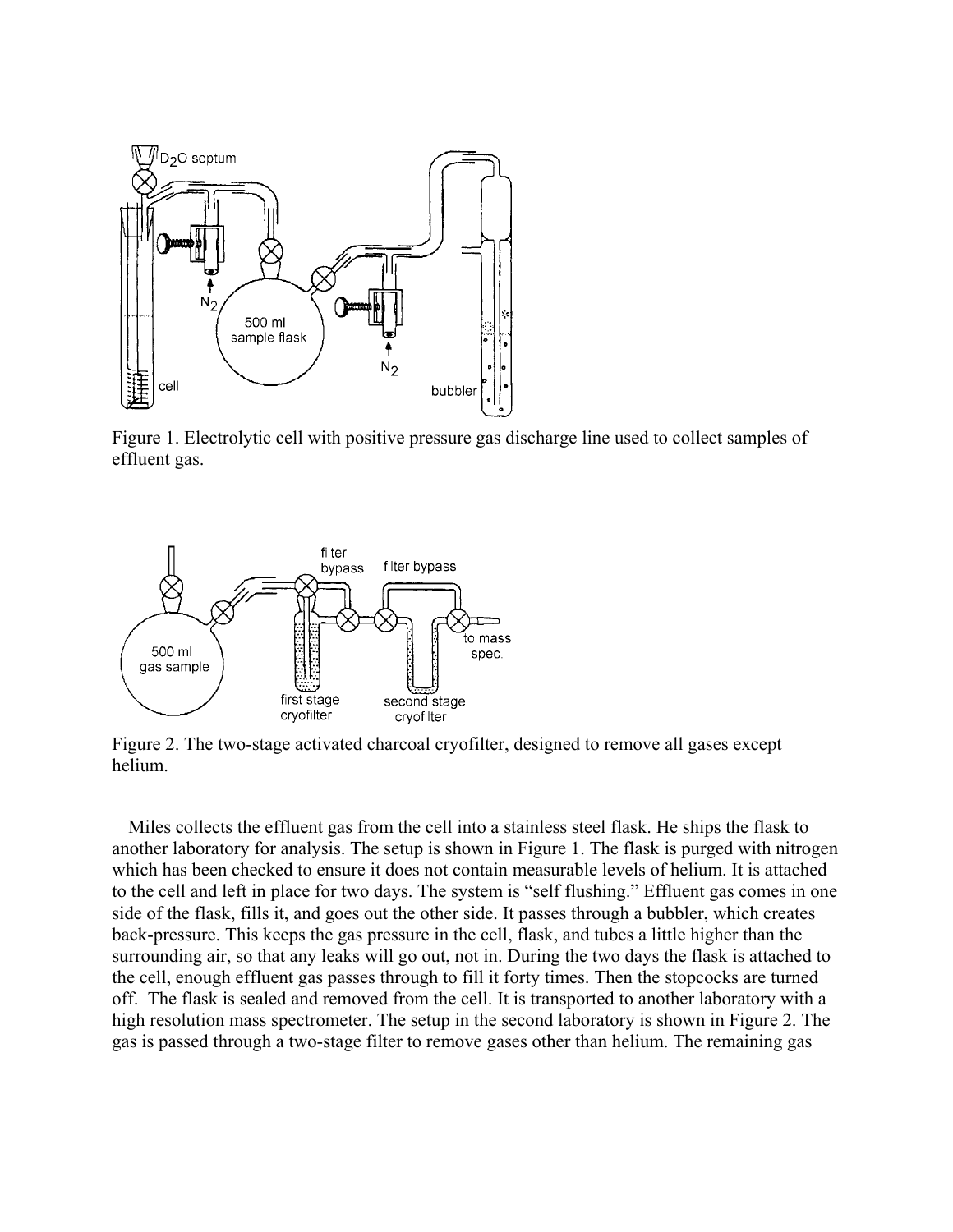then enters the mass spectrometer where the helium is measured. This description gives you a sense of how demanding the work is: 4

Strenuous efforts were made to avoid contamination of the effluent gas from the electrolytic cell with any external source of helium. . . . Two identical systems were always run simultaneously using calorimetric cells as described previously. Connections between the cell, flask, and oil bubbler employed thick-walled rubber vacuum tubing. All connecting lines, as well as the cell, were flushed vigorously with boil-off nitrogen, which contained no <sup>4</sup>He (see Table 1), for at least 10 min prior to attaching a gas collection flask. Furthermore, the flasks were generally connected to the cell for at least two days of  $D_2O$  electrolysis before removal. The gas evolution rate was calculated to be 6.75 ml min<sup>-1</sup> at 528 mA (200 mA/cm<sup>2</sup>) and 700 Torr assuming ideal gas behavior; thus the 500 ml collection flask was further flushed with more than 19 times its volume of evolving  $D_2$  and  $O_2$  gases per day. Actual measurements of the gas evolution rate by the displacement of water yielded  $6.75 \pm 0.25$  ml min<sup>-1</sup> for cell A and  $6.69 \pm 0.15$  ml min<sup>-1</sup> for cell B. All solvent additions were made only after vigorously sparging the make-up  $D_2O$  with nitrogen for about 5 min. The  $D_2O$  was always added through the septum and stopcock into the cell using a gas-tight syringe (Hamilton No. 1005).

#### **Improved Calorimetry**

The paragraph above describes "thick walled rubber vacuum tubing" that connects the cell and the collection flask. S. Jones and others criticized Miles for using rubber tubes in his early experiments, because helium might leak through rubber. Miles soon switched to stainless steel tubing instead of rubber. He improved the experiment in other important ways. He used a double wall isoperibolic calorimeter, instead of single wall version. (See Ref. 2, Fig. 4) Later, Miles collaborated with Bush in another experiment performed at SRI International, using an electronic Seebeck (or Calvet) calorimeter.<sup>5</sup>

Thus, Miles has used three different calorimeter types, and achieved similar results with all three. This is very significant. One of the best ways to confirm that an effect is real is to use a different instrument type, based on different physical principles, such as thermistors and thermocouples. A limitation or inaccuracy in one type may not be a problem in another. An artifact that may distort the output of one instrument type may be impossible in another type. A flow calorimeter may have problems with blocked cooling tubes, pumps and other moving parts. A Seebeck calorimeter is impervious to such problems, because it has no moving parts and no cooling fluid. (Naturally, it may have other problems of its own; no instrument is perfect.)

In Miles' research, all three calorimeter types successfully detected excess heat in some tests, but not others. It would be suspicious if one calorimeter type always appeared to detect heat in an experiment in which other calorimeter types showed mixed results, or no results.

#### **Advantages of an Off-line Spectrometer**

At first glance, collecting the gas in one location and analyzing it another seems clumsy. It invites errors, possible confusion between different flasks, and contamination while the flasks are in transit and waiting to be tested. Gozzi prefers to use a helium detection system attached to the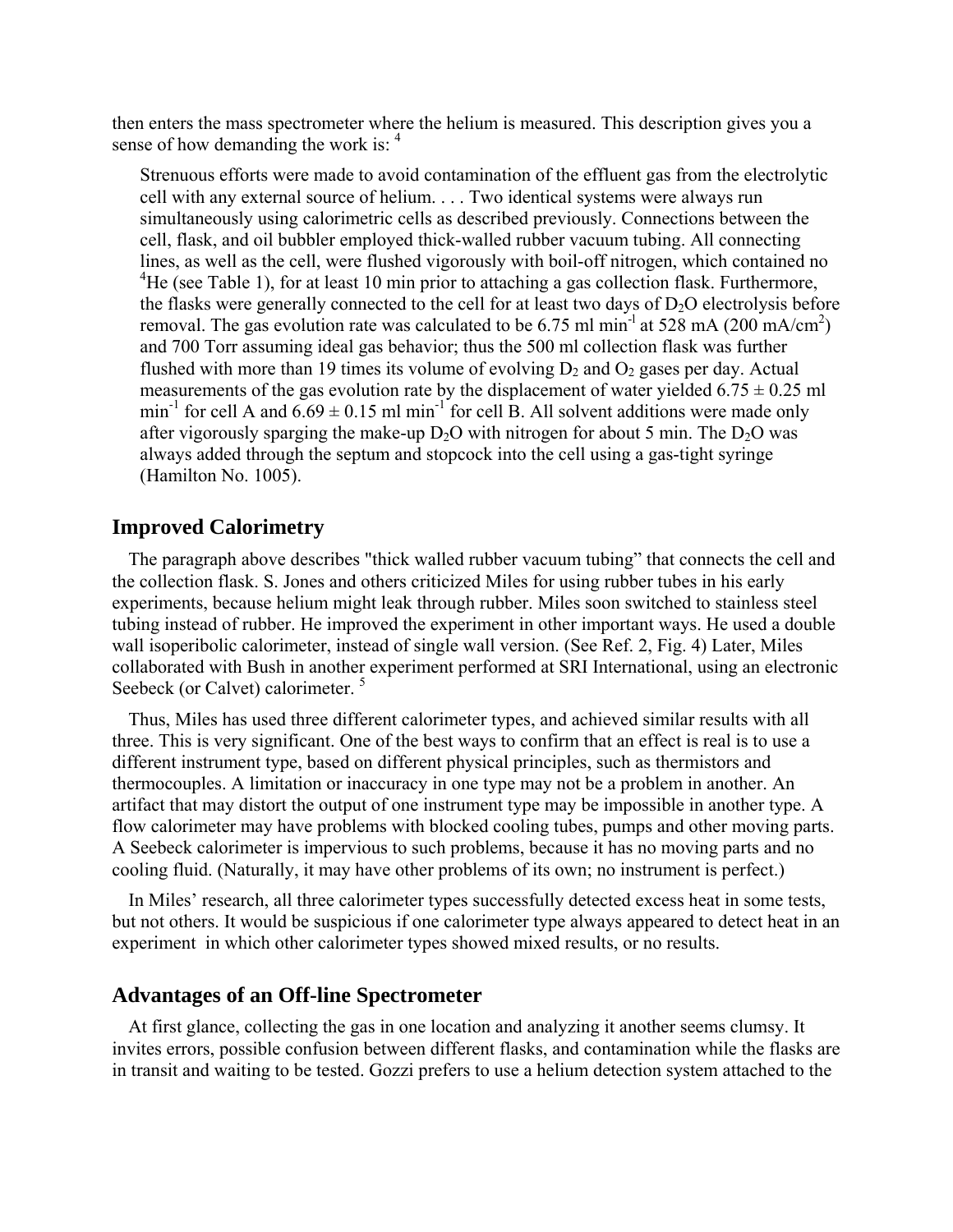cell that measures helium as it is generated: on-line, in real time. The off-line helium detection in this study was criticized. Skeptics claim this is a weakness for a variety of reasons, but mainly because helium will seep into the flasks during the delay between collection and analysis. They claimed that helium will readily penetrate glass so the data from glass flasks cannot be trusted. Miles and his co-workers took this criticism to heart. They switched to stainless steel flasks and established that background contamination was accurately measured. They were able to repeat the helium-4 production results using these metal flasks.

Miles was forced to do off-line analysis because the mass spectrometer in his laboratory does not have sufficient resolution to easily distinguish between helium and deuterium molecules. He made a virtue of necessity. He took advantage of off-line detection to reduce costs, improve reliability, and bolster confidence in the results. Cost is reduced because the mass spectrometer is the most expensive instrument needed for this experiment. An on-line spectrometer must be dedicated full time to cold fusion for the duration of the experiment, which may be months or years. When samples are tested off line the spectrometer is only needed for a day or two every few months. Other researchers use it most of the time.

An on-line spectrometer can be a weak link in an experiment. Mass spectrometers are finicky, high tech machines. They are reliable when used in ordinary applications, but in this case they were stretched to the limits of their capabilities. They had to be calibrated and adjusted frequently. Before he tested each new flask, Bush calibrated for helium and fine-tuned his spectrometer. A physics experiment is a running battle with the instruments. Graphs often contain gaps and dotted lines representing times when the data was lost because of one failure or another. Cold fusion itself is a sporadic, unpredictable effect that "usually turns on for two hours starting at 3 a.m. on Sunday night when nobody is around to see it," as Bockris says. When your detection equipment may also drop out of service for hours or days at a time, you have little chance of capturing a complete, continuous heat burst. Either the cold fusion or the mass spectrometer will be broken on any given day, or if they are both working the computer will be out, the thermocouple interface will be flaky, there will be a leak in the hose somewhere, or something else will go wrong. With off-line processing the reliability of the spectrometer does not matter. The flask of sample gas sits on the shelf while the technicians tinker with the instruments.

Off-line processing allows blind testing, which eliminates unconscious bias and bolsters confidence in the results. Miles labeled the flasks with arbitrary codes. (He selected birth dates of his family members.) The people operating the mass spectrometer did not know whether the samples came from control tests, dud runs that produced no excess heat, or excess heat runs. They did not know whether Miles expected to find excess helium or not. His hopes cannot interfere with their objectivity.

### **Possibilities for Error**

When excess heat was generated using metal flasks, the amount of helium generally rose to between 7 and 9 ppb, roughly double the background. The mass spectrometers used in this study can detect  $\pm 1.1$  ppb, so this is significant. It is 4 to 5 sigma in the best cases. But the error bars are large. The amounts of helium generated by cold fusion are infinitesimally small, as you would expect if it is a nuclear reaction. The data requires sophisticated processing, extrapolation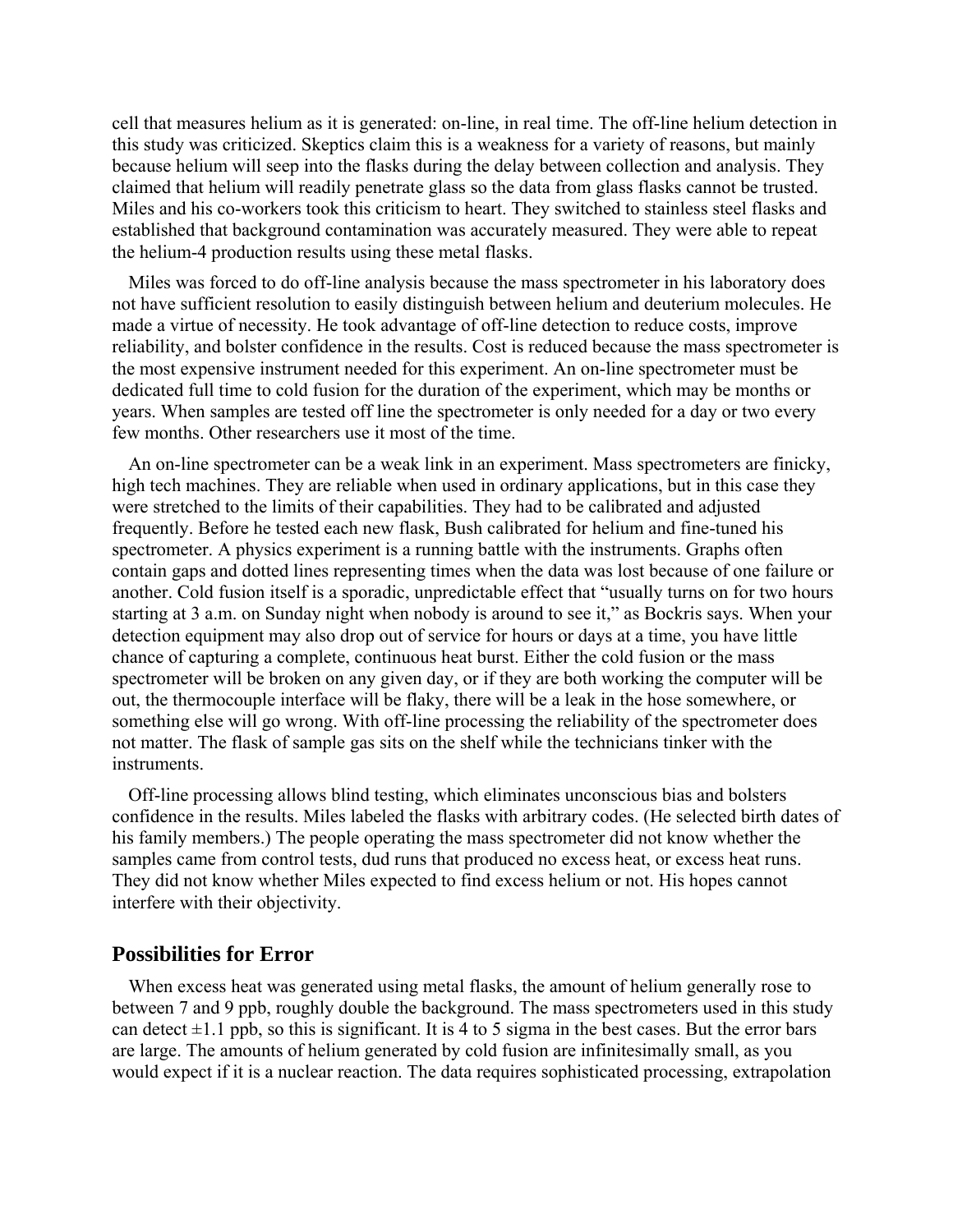to determine the helium content of the full sample, and corrections for background helium. The small numbers and complex analysis are unavoidable, but they raise doubts and they require careful study.

Above all, we want assurance that this increase of 4 ppb is not merely contamination. Air contains 5,400 ppb of helium. A tiny bit of air leaking into the cell could easily double contamination from 4 to 8 ppb. Actually, it would probably increase it a hundred or a thousand times. How can we be sure these increases really are correlated with heat? How do we know they are not random fluctuations from contamination? Miles presents a sophisticated statistical analyses. Let us consider this problem from a non-mathematical, common sense point of view. If the helium came from air contamination, the results would not be consistent. The control runs and runs that did not produce excess heat would not all show the same narrow range of helium. Helium would not increase with excess heat. It would not correlate with the level of excess heat. Contamination would produce random levels of helium, probably far higher than what was detected in these experiments. It is difficult to imagine a direct air leak that always lets in a tiny level, at or below 4.6 ppb. An air leak would sometimes let in tens and sometimes thousands of ppb, at random. It is even more difficult to imagine an air leak that doubles when and only when cells produce excess heat. Tiny background levels like 4.5 ppb characteristically come from helium gradually seeping in through rubber or plastic. In the control experiments the helium background always remained within a narrow range of 3.4 to 4.6 ppb. When cells produced excess heat, helium always rose above this narrow range, and it increased in proportion to the heat.

Could the heat itself have caused a tiny increase in diffusion, perhaps by changing the permeability of the rubber? No, because some of the dud cells were run at higher overall power than the heat-producing cells. Electrolysis power levels during dud runs were raised and lowered considerably, from a half-watt to two watts, with no measurable effect on the helium background. Furthermore, the rubber tubing was outside the cell at room temperature.

Could the helium be random despite appearances? Is it only apparently correlated with heat? Is the range of background values, 3.4 to 4.6 ppb, too wide to be meaningful? The answers can be found in the statistical analyses by Miles. One is particularly simple. Each experiment is reduced to a presence or absence test. Helium below the background 4.6 ppm is "absent," anything above that is "present." In Appendix C, Miles describes the statistical test:

For our 33 experiments involving heat and helium measurements, excess heat was measured in 21 cases and excess helium was observed in 18 studies. Thus 12 experiments yielded no excess heat and 15 measurements gave no excess helium. If one uses these experimental results as random probabilities of  $\bar{P}_h = 21/33$  for excess heat and  $P_{He} = 18/33$  for excess helium, then the probability of random agreement (Pa) for our heat and helium measurements would be . . . 0.512, and the probability of random disagreement  $(P_d)$  would be . . . 0.488. The presence or absence of excess heat was always recorded prior to the helium measurement and was not communicated to the helium laboratory. [The "blind test" procedure.] Based on our experimental results, the random probability of the helium measurement correlating with the calorimetric measurement is not exactly one-half. This is analogous to flipping a weighted coin where heads are more probable than tails. The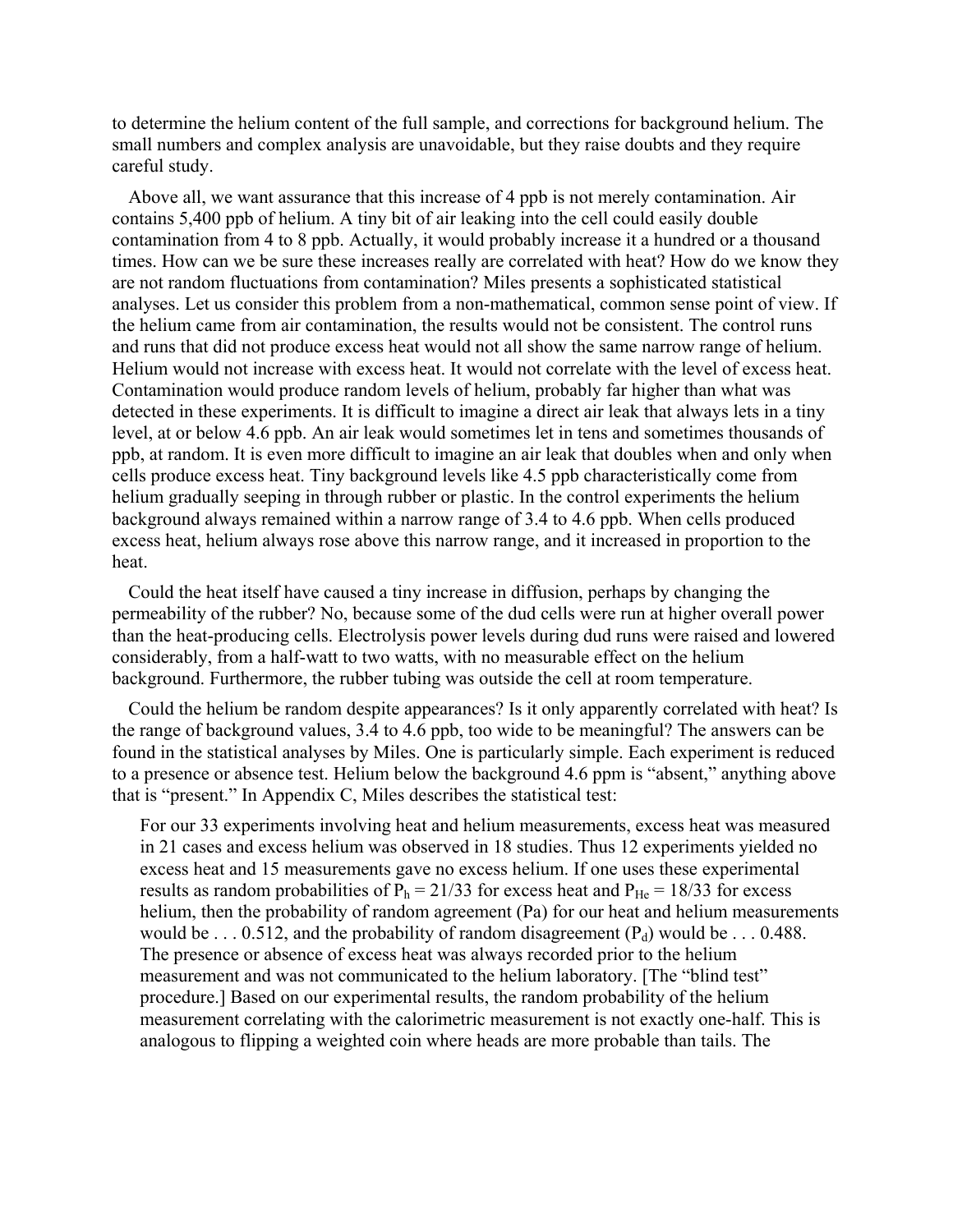probability of exactly three mismatches in 33 experiments, therefore, would be  $\dots$  1.203  $\times$  $10^{-6}$  . . .

The total probability of three or less mismatches in 33 studies would be . . . 1/750,000 . . .

Furthermore, it is very unlikely that random errors would consistently yield helium-4 production rates in the appropriate range of  $10^{11}$  -  $10^{12}$  atoms/s per watt of excess power ...

### **Dramatic Differences in Palladium from Different Sources**

Miles found that palladium from different sources has dramatically different performance. Cathode material is the most important variable in these experiments. Here is a summary of Table  $10 \cdot$ 

| Source                   | Success Ratio (excess heat / total tests) |
|--------------------------|-------------------------------------------|
| NRL Pd-B alloy           | 7/8                                       |
| Johnson-Matthey (J-M) Pd | 13/24                                     |
| J-M from Fleischmann     | 4/4                                       |
| NRL Pd (first batch)     | 1/2                                       |
| Tanaka Pd (sheet)        | 1/3                                       |
| NRL Pd (another batch)   | 0/4                                       |
| NRL Pd-Aq                | 0/3                                       |
| IMRA Japan Pd-Aq         | 0/2                                       |
| WESTGO Pd                | 0/6                                       |
| Pd/Cu                    | 0/2                                       |
| John Dash Pd (sheet)     | 0/2                                       |
| Co-deposition (1992)     | 2/34                                      |
| Total:                   | 28/94                                     |

Most of the samples produced 1 to 2 watts per cubic centimeter. One of the J-M samples produced 15 watts/cm<sup>3</sup>, and in 1994 one of the J-M cathodes from Fleischmann produced 14 watts/cm<sup>3</sup>. Contrary to the claims of Jones and other critics, Miles observed high levels of heat in the middle and latter stages of his research project, when he used improved, more sensitive calorimeters. Miles observed heat from Johnson-Matthey palladium wire. Samples of wire from the same spool were later tested in the improved China Lake calorimeter developed by Kendall Johnson, and other samples were tested by Wilfred Hansen at Utah State University. Excess heat was confirmed in these tests.

Other researchers who have tested palladium from different sources also report that the best samples come from Johnson-Matthey. Fleischmann says the best palladium is a special grade available from Johnson-Matthey in 2-kilogram lots for \$20,000. Miles discusses some of the morphological and metallurgical differences between working and non-working palladium. Storms describes them in greater detail.<sup>6</sup>

### **Power Density Standard**

Miles often quotes the performance of his cathodes in power density: watts per cubic centimeter. He points out that his power density of about 1 watt/ $\text{cm}^3$ , and many 1989 era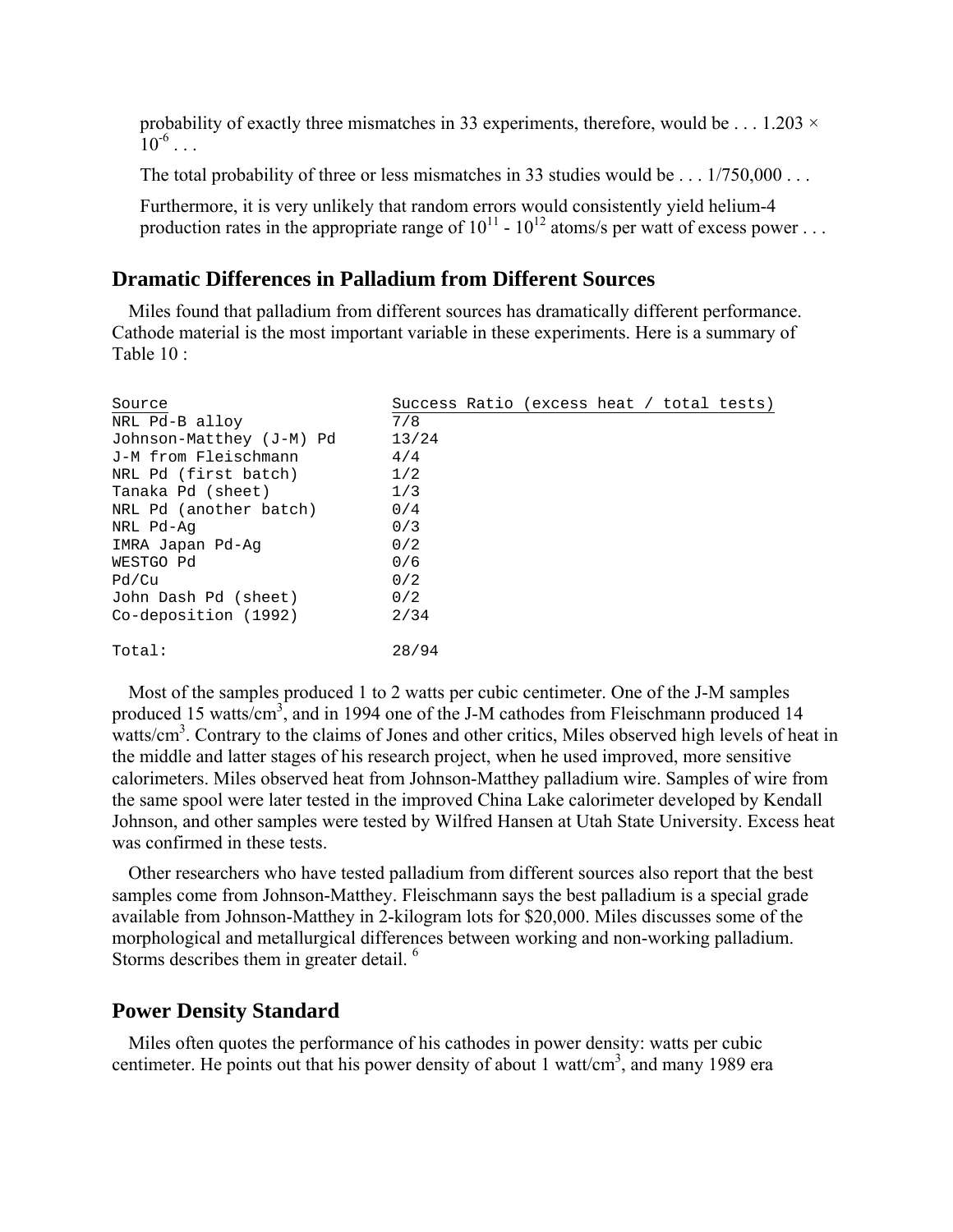experiments could not have detected such low power in their own cells, given the size of their cathodes and the sensitivity of their instruments. He says that if the calorimeter cannot detect this level of excess power, then the experiment should not be performed. Storms  $\frac{7}{1}$  cautions that this standard can be misleading: It might be understood to mean that the reaction is a product of the entire bulk of palladium metal, occurring uniformly throughout the metal. Storms says that was the initial assumption made by Pons and Fleischmann, but it was a mistake, which led to poor experimental approaches. Everyone, including Pons and Fleischmann now believe that the reaction occurs in small active sites in the metal, probably near the surface. The spotting on autoradiographs and the localized areas of transmutation found by Mizuno  $^8$  and Minevski<sup>9</sup> support this hypothesis. Pons and Fleischmann originally used small cathodes with large surface area compared to the bulk. Since the reaction probably occurs near the surface this geometry makes their power density numbers look comparatively good, but the comparison makes no sense.

I do not think Miles intended the power density standard to express a specific hypothesis about the origin of the heat. He meant that given the state of the art of cold fusion research in 1989, and assuming that cathodes in different labs had roughly similar geometry, a researcher should have been prepared to detect the level of heat that Miles, Pons and Fleischmann and others saw at that time: about a watt per cubic centimeter. Miles feels that unless the calorimeter is accurate to  $\pm 20$ mW or better, it is probably a waste of time to do calorimetric experiments on cold fusion. Miles did not mean that was the upper limit of power. His own cathodes sometimes produced much higher power density after 1989, and so did cathodes in other labs. He knew he was nowhere near the limit of the power producing capacity of the metal. Nobody has ever mapped out these limits. Storms thinks that the power density of the hot spots within the metal might be well over  $10^6$  watts/cm<sup>3</sup>.

# **Precise Calorimetry Required**

Miles uses small cathodes, and they do not produce much excess heat compared to some of the leading cold fusion experiments. He is forced to measure low levels of excess heat, ranging from 50 to 500 milliwatts. He would like to see more power, but these are the best results he has been able to achieve. In order to measure such low power with confidence, he and his colleagues have improved the cell hardware to the point where it is now one of the most precise electrolysis calorimeters in the literature. They can now achieve  $\pm 1\%$  or  $\pm 10$  mW resolution (whichever is larger) over a wide range of temperatures. The best flow calorimeter is McKubre's as SRI, which measures  $\pm 25$  mW over a narrow range of temperatures. (See "Improved China Lake Calorimetry.") Miles uses sophisticated equations to account for temperature dependencies and room temperature changes. He has written a definitive paper on isoperibolic electrolysis calorimetry. One of the most important lessons from this paper, it seems to me, is that at low power levels the apparent cell constant changes radically. It is not linear. This is shown in Figure 5 from that paper, "Effect of power level on the apparent cell constant  $(K)$  and heat transfer coefficient  $(h)$ ." Miles shows how this led to errors in the negative cold fusion experiment at Cal Tech: "The neglect of the intercept term in eq 4 produces significant errors in the apparent cell constant for power levels below about 0.6 W. All of the calorimetric data reported by Lewis et al are near or below a total power level of 0.6 W; hence his use of the approximate relationship  $P \approx$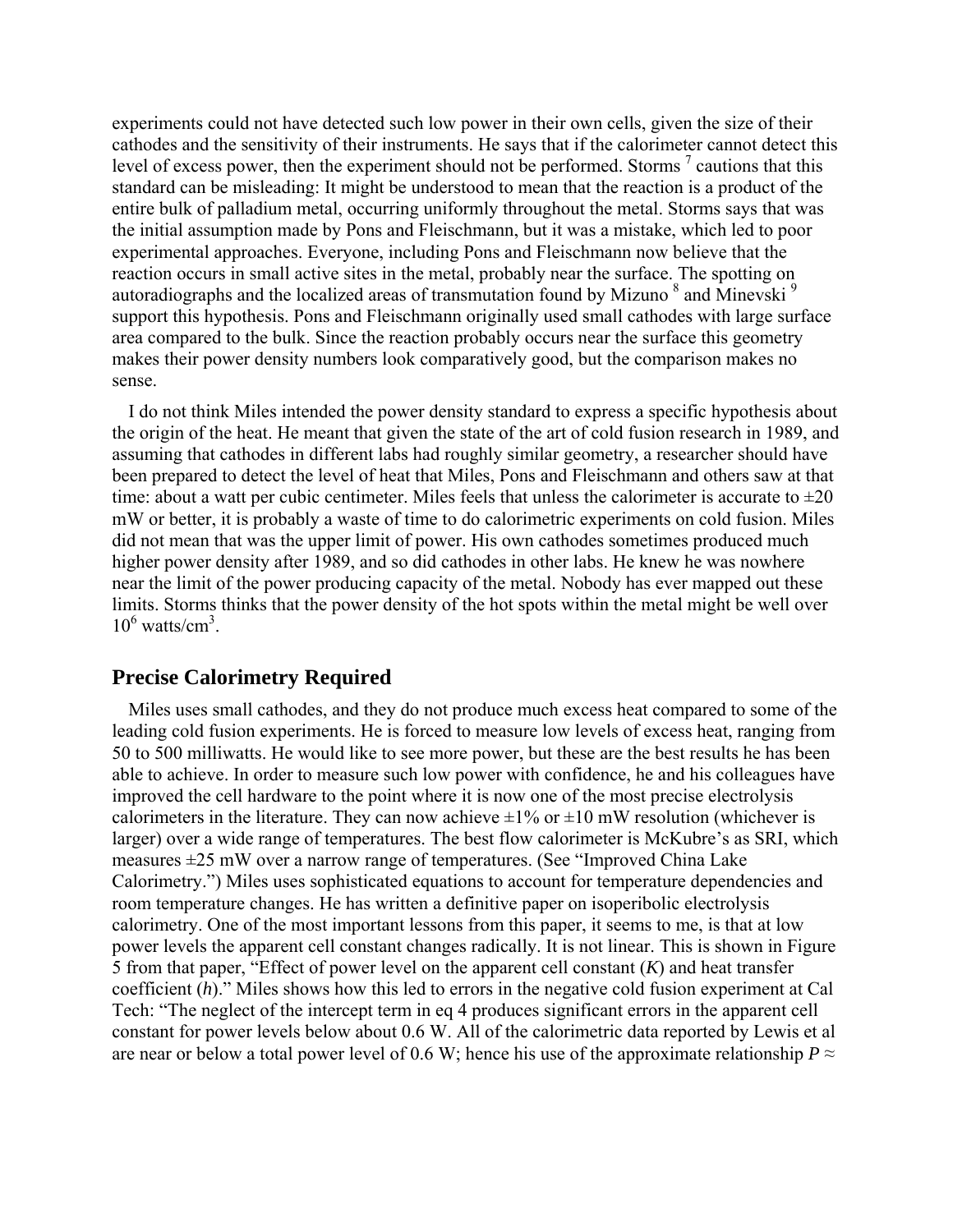$\Delta T/h$  is likely a large source of error." I believe this nonlinear response may explain some of the positive results with the gigantic input to output ratios seen with nickel cathodes at very low power. Below a half-watt, a simple linear equation will not work with this type of cell. This does not mean that small gradations in power cannot be detected. With a linear approximation you can measure the difference between 1.010 watts accurately, and you can easily distinguish it from 1.040 watts. At the low end of the scale you will think that 0.020 watts are 0.050.

### **Political Problems**

Melvin Miles is quiet, dignified, and as Martin Fleischmann says, thoroughly honest. He was a university professor before coming to the Navy. He is not a disputatious person. He does not exaggerate or argue for the sake of arguing. He does not enjoy politics and controversy (the way people like the late Giuliano Preparata and I do). However, perhaps because his work is so good, and his critiques are so well crafted, he has drawn fire from the opposition. Over the years he has become embroiled in some nasty political fights with extremists in the Department of Energy (DoE), CalTech, MIT, Harwell, Brigham Young University, and finally in the Navy itself. He was even criticized for working on this final report too long and too earnestly. His managers asked him to wrap it up quickly and drop the subject. As he puts it, he attracts flak for doing the job right.

His political problems began with the DoE ERAB report. 10 This report, compiled in the summer of 1989, concluded that cold fusion is a mistake. It cited Miles' work as an example of a quality experiment that found no excess heat or nuclear products. At the time the report was compiled this was true. Miles worked for five months without success. Later, after he began to observe heat and helium he contacted the ERAB report authors and pointed out that his findings no longer supported their conclusions and their report is now obsolete. They ignored him. There is no better illustration of the fact that the ERAB report began as a rush to judgment and degenerated into a cover-up. Several months before Miles, Bockris, McKubre and other serious researchers finished their first round of experiments, the ERAB report was signed and sealed and the *New York Times*, *Nature*, the American Physical Society and the rest of the scientific establishment already condemned cold fusion as delusion, fraud and mendacity.

Miles wrote one of the best short guides on calorimetry with an electrolytic cell  $<sup>11</sup>$  (Another</sup> version of this paper is available in the LENR-CANR library.)<sup>12</sup> He discussed many common problems, especially the changing electrolyte levels, when the temperature is measured in the cell. As water is electrolysized in an open cell, the electrolyte level falls and the apparent cell constant increases. A watt of power might raise the temperature of the cell 4ºC when the electrolyte level is high, but as the level falls and the mass of water decreases, and a watt might raise the temperature 5ºC instead. As the water level falls less electrolyte touches the cell wall, so a smaller area of the outside cell wall transfers heat, which also raises the apparent cell constant. Pons and Fleischmann minimized this problem by using a half-silvered Dewar cell, which confines most of the heat transport to a window below the waterline. Miles minimized the electrolyte level effect by integrating the heat in a compartment outside the cell and measuring the cell temperature at that location.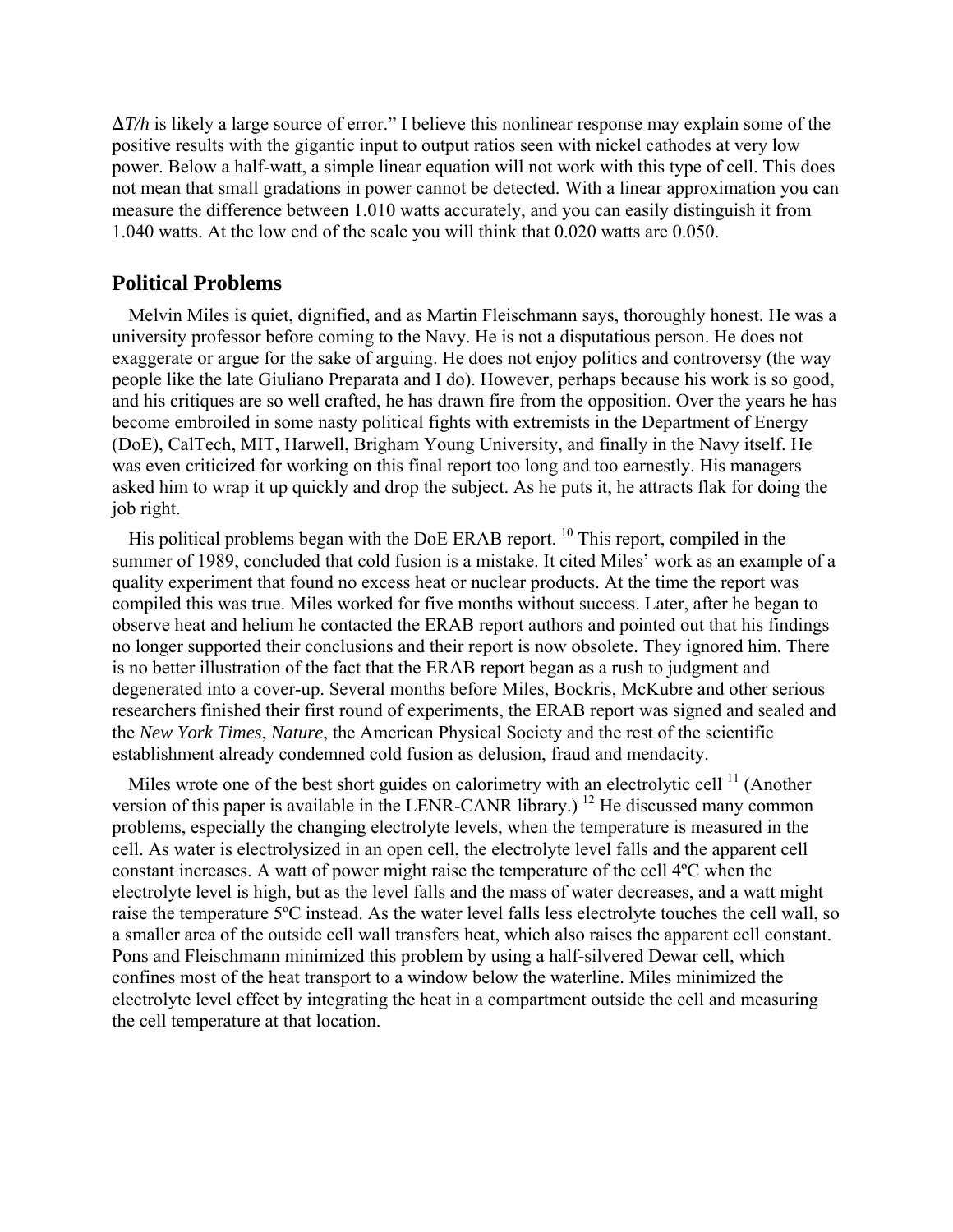Not only does the apparent cell constant change as the water level falls, but the electrolyte becomes more concentrated, impedance falls, and the cell consumes more power. Every few days the experimenter has to replenish the cell with new heavy water. This causes a sudden jump in impedance and a large fall off in power. Miles has to adjust for these and other factors, like the loss of heat from the top of the cell. As he puts it, "there is no steady state during  $D_2O + LiOD$ electrolysis experiments for either cell voltage or cell temperature." He shows how to do an exact numerical analysis to take into account all of the major factors in this changing system. He suggests that if a scientist does not to do this level of sophisticated analysis, he should at least calibrate the cell at different water levels. "Approximate solutions require, at very least, an experimental evaluation of the terms involved in the time dependency of the cell temperature, cell voltage, and cell contents in order to justify the omission of any of these terms." Miles focuses on: "a critical analysis" of "several key publications that have impacted on this scientific topic.î In plain English, he describes some large errors in the famous negative cold fusion papers in 1989, from CalTech, MIT and General Electric. He shows that the cells at CalTech and MIT did, in fact, generate excess heat, but the researchers did not realize it because their analysis was faulty.

The errors made by Lewis *et al.* at Cal Tech are basically simple. To start with, Lewis did not calibrate his cell in the normal sense of the word. That is, he did not test it with a joule heater, a dummy platinum cathode, or light water and palladium. Instead, he put the "live" palladium sample that he planned to test for excess heat into the cell, and calibrated with that cathode as the experiment began. He ran electrolysis at a given power level until the temperature stabilized, and he noted the temperature. Then he stepped up the power level and noted the new, higher temperature. If you assume the Fleischmann-Pons hypothesis is correct, and the cathode generates heat, this method should not work. To 'calibrate' means: "determine by comparison with a standard." Lewis did not use a known standard; he compared the palladium with itself. Suppose the "live" cathode began producing heat soon after the experiment began, before Lewis finished calibrating? He would have no way of knowing.

Lewis' method worked, although it is unconventional. He succeeded in "calibrating on the fly" with live palladium. Some people, including Storms,  $<sup>5</sup>$  even recommend this method today,</sup> because when you replace a dummy platinum cathode the slight change in position may affect the cell performance. Storms, however, has the advantage of hindsight. We now know that palladium - heavy water cold fusion does not generally produce heat for the first few days of the experiment. That was not a safe assumption to make in 1989. In any case, Lewis managed to record a good calibration. Furthermore, he soon recorded evidence of excess heat (although he does not think so). When the experiment began, input was 0.464 watts and the  $\Delta T$  was 6.5°C. The cell constant was 14.0ºC per watt. Five days later Lewis increased electrolysis input power to 0.595 watts. The  $\Delta T$  should have been 8.4°C, but it climbed to 9.4°C, an entire degree hotter than expected. (One degree Celsius measured with laboratory grade instruments is a large temperature difference.) There must have been 0.07 watts of excess heat. Yet Lewis reported there was no excess, and he still maintains there was none. If there was no excess heat, the cell constant mysteriously changed from 14.0 to  $15.8^{\circ}$  per watt. As Miles puts it: "This 26% increase in heating coefficients, based on our experience, is highly unusual. Closer examination, however, shows that Lewis et al. erroneously define the heating coefficient at  $h = \Delta T/P<sub>T</sub>$  where the total power  $(P_T)$  is the sum of the electrolysis power and resistor power. According to Newton's law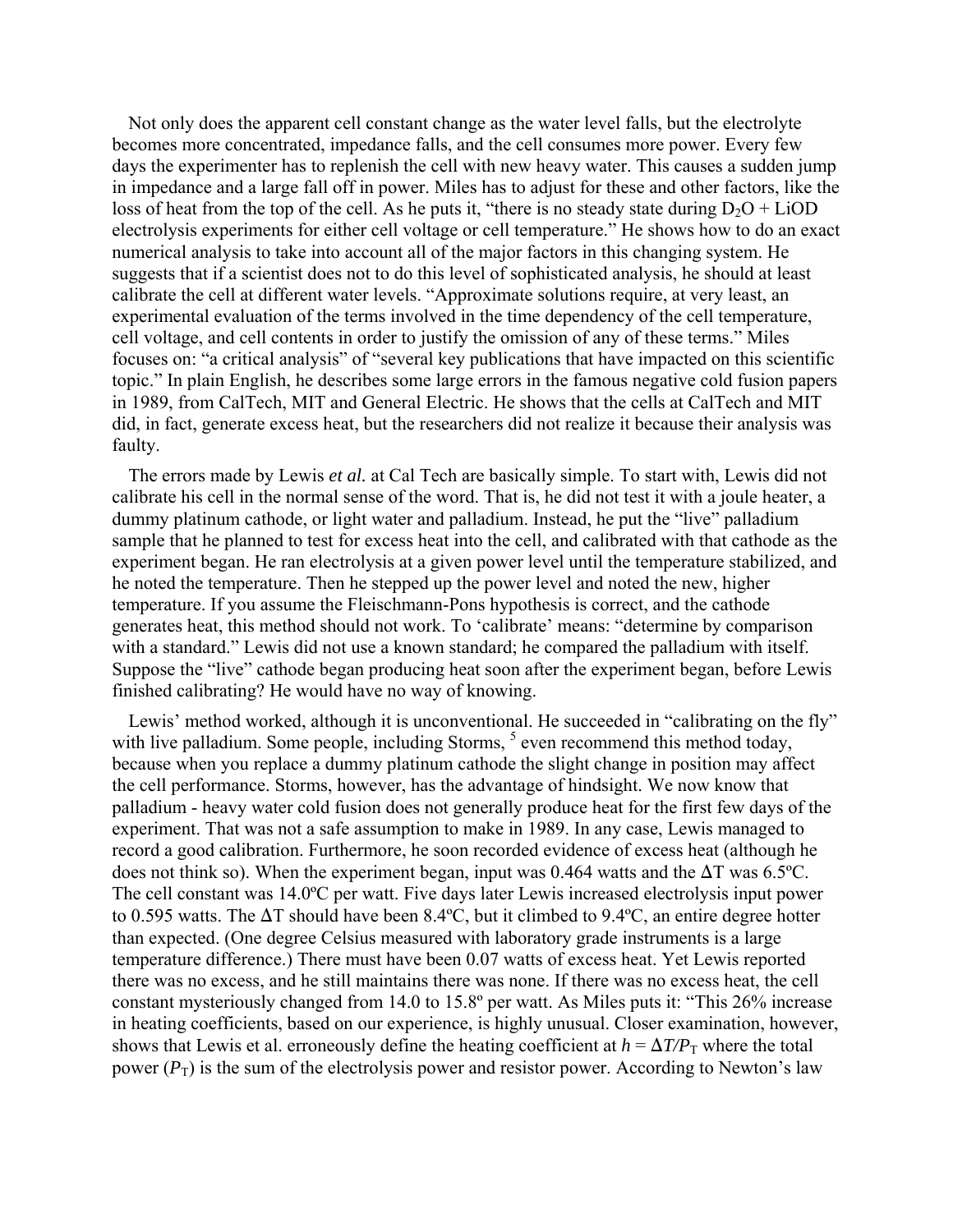of cooling, the temperature difference,  $\Delta T$ , defines the total power from the cell to its surroundings; thus any excess power  $(P_X)$  must be included in defining the total power. This neglect of  $P_X$  by Lewis et al. in the equation defining h would lead to an increase in the heating coefficient as the excess power increases."<sup>9</sup>

Lewis never gave a reason for this alleged change in the heating coefficient. He never said it was caused by thermocouple drift or lower electrolyte level, or some other large instrument error. It would have to be a large error; a subtle one would not cause such a large discrepancy. He never described why he thought the cell constant changed. In fact, he will not even admit he claims the cell constant did change. *Nature* asked him whether they should publish a critique by Noninski & Noninski explaining his mistake. (*Nature* allows cold fusion skeptics to accept or reject publication of letters criticizing their work. This may be the first scientific debate in history where one side gets to choose what the other is allowed to say.) In a somewhat muddled private letter to *Nature* editor Lindley, Lewis explained:

While it is true that our open system measurements were not sensitive to any current-density independent excess heat (as clearly stated in our original *Nature* manuscript), Pons and Fleischmann clearly stated in their work that they only observed current-density dependent excess heat. Our original experiments would have readily detected this heat; we clearly did not see such excesses . . . N&N have now also proceeded to invent a new hypothetical type of heat which they claim could have been missed in our experiments, and which was not reported by Pons and Fleischmann in their experiments. . . .

Actually, the Noninskis and Miles claim the heat was missed in his *equations*, not his experiments. The heat showed up in the experiments with a clear, one degree difference. Perhaps Lewis means that if the excess had been exactly proportional to current density alone, and completely controlled by current density, then he would have detected the heat, so he does not have to worry about apparent changes in the cell constant (or even apparent violations of Newton's Law of Cooling) which he thinks are characteristic of "a new hypothetical type of heat."

Prominent establishment skeptics still say the negative experiments at the "big three," CalTech, MIT and Harwell, were the nails in the coffin of cold fusion. Yet Miles, Noninski, Swartz,  $^{13}$  Fleischmann, Melich<sup>14</sup> and others have demonstrated that all three of these experiments produced excess heat. Since the experiments were performed by people who wanted to kill cold fusion as quickly as possible, and who later obfuscated and denied their own results, in sense you can say these experiments were the best proof from 1989 that cold fusion was real. (Experiments from later years were far better than anything in 1989.)

Miles also pointed out that Lewis attempted to detect helium from the reaction with a mass spectrometer that was only capable of measuring parts per million, not parts per billion. Any production of helium would not likely be detectable at that sensitivity.

Miles pointed out several problems with MIT, especially the fact that they ignored changes in electrolyte level.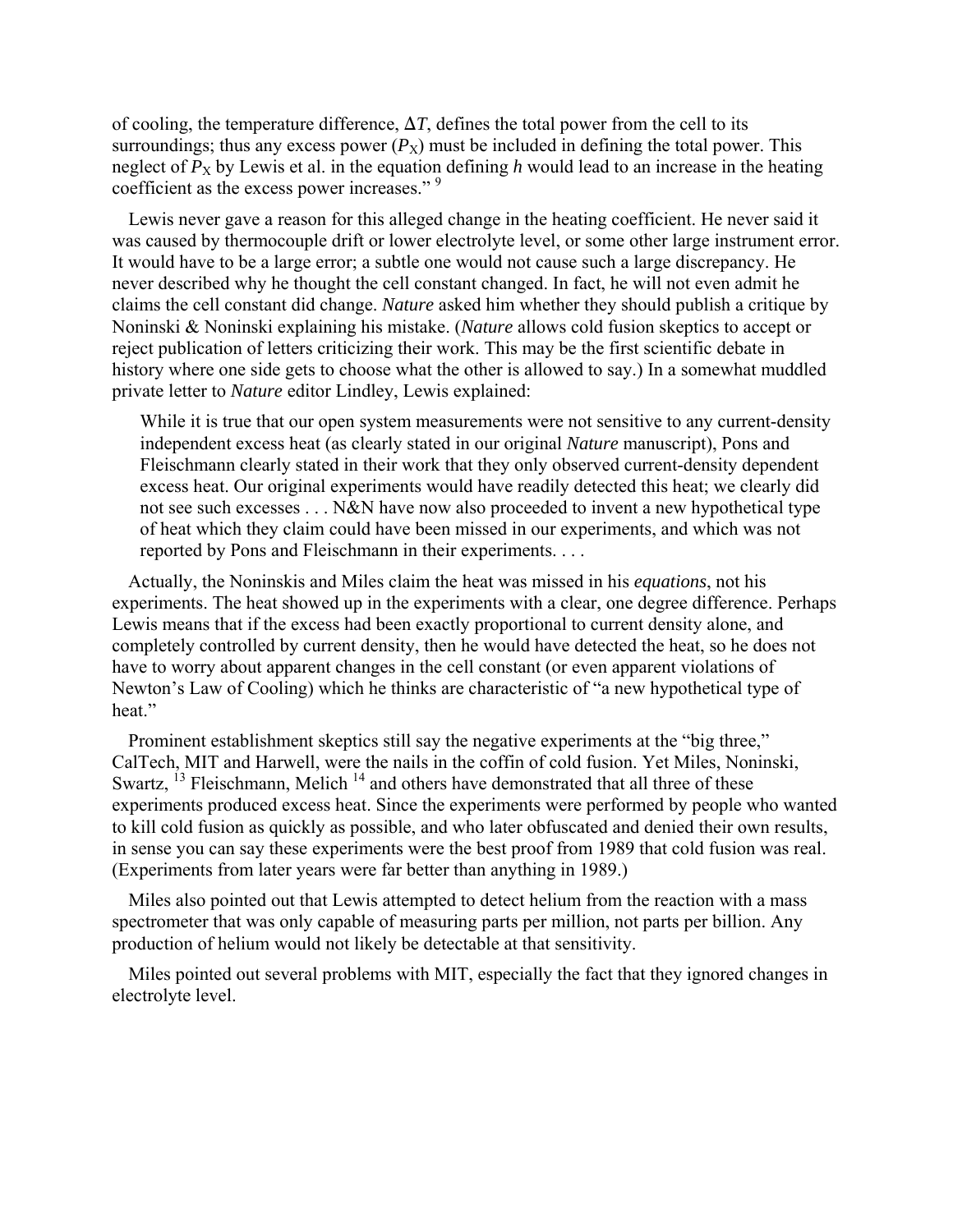### **Political Problems with Steve Jones**

Steve Jones invited Miles to lecture at Brigham Young in 1991. When Miles tried to present his experimental results, he was repeatedly interrupted. His 50 minute presentation took three hours to complete. Jones has had a vendetta against Miles ever since. He wrote letters to journals and Internet news groups repeating the same misinformation and unscientific claptrap again and again. Miles was finally forced to send a formal objection, because, he explained, he had an obligation to defend his reputation and the quality of work at a U.S. Navy laboratory:

Professor Steven E. Jones of Brigham Young University has been aggressively attacking my scientific publications involving the Fleischmann-Pons effect (cold fusion) for almost two years and has recently accused me of rejecting heat/helium data points and fudging my results. I highly resent such unfounded attacks since they damage my professional integrity as a scientist as well as reflect on the quality of research conducted at Navy laboratories. Navy scientists are required to submit their work for review and clearance before any manuscript can be released for publication.<sup>15</sup>

Here are some examples of the objections raised by Jones. He says that with better calorimetry and higher resolution mass spectroscopy, the excess heat and helium evidence disappeared. The published experimental data show this is not true. Jones also claimed that data was deliberately withheld, despite the fact that Miles has explained repeatedly that this supposedly "withheld" data was accidentally left out of one early paper and published in all subsequent papers. Jones claims the excess heat was caused by recombination of the effluent gas. Yet, Miles measured the effluent gas flow carefully, and saw no sign of significant recombination. The effluent gas was the main focus of the experiment, so it was measured repeatedly. Miles also points to extensive studies in the literature that show "no recombination (depolarization) effects were observed with fully submerged palladium cathodes run at high currents."

Jones raises a host of nit-picking objections, which often backfire on him. Here is part of a debate between Jones and Miles:

Jones Query 2(a): Lee Hansen noted that RTV (silicone rubber) which you used to seal the calorimeter against moisture is not a reliable barrier. (Reference: Polymer Permeability, 1. Comyn, ea., Elsevier, 1985.) He also notes that vermiculite used as insulation is unusual and may itself contribute to moisture problems in the calorimeter. If the moisture content in the insulation changes, or moves, this will affect thermal conductivities and flow paths, in turn changing thermal "constants," and decreasing the reliability of your calorimeters.

Miles Response: Any penetration of moisture into the insulation of our calorimeter would produce an increase in the calibration constant (WPC). No such increase has been observed experimentally. Our calibration constants in Table 3 show no time relationship over a oneyear period.

In an early experiment, water was accidentally injected into the insulation. This produced a marked increase in the calibration constant that made this calorimetric cell unusable. Although our sealant is not in direct contact with water, it is the same that is used as caulking in bathrooms and showers to seal against moisture.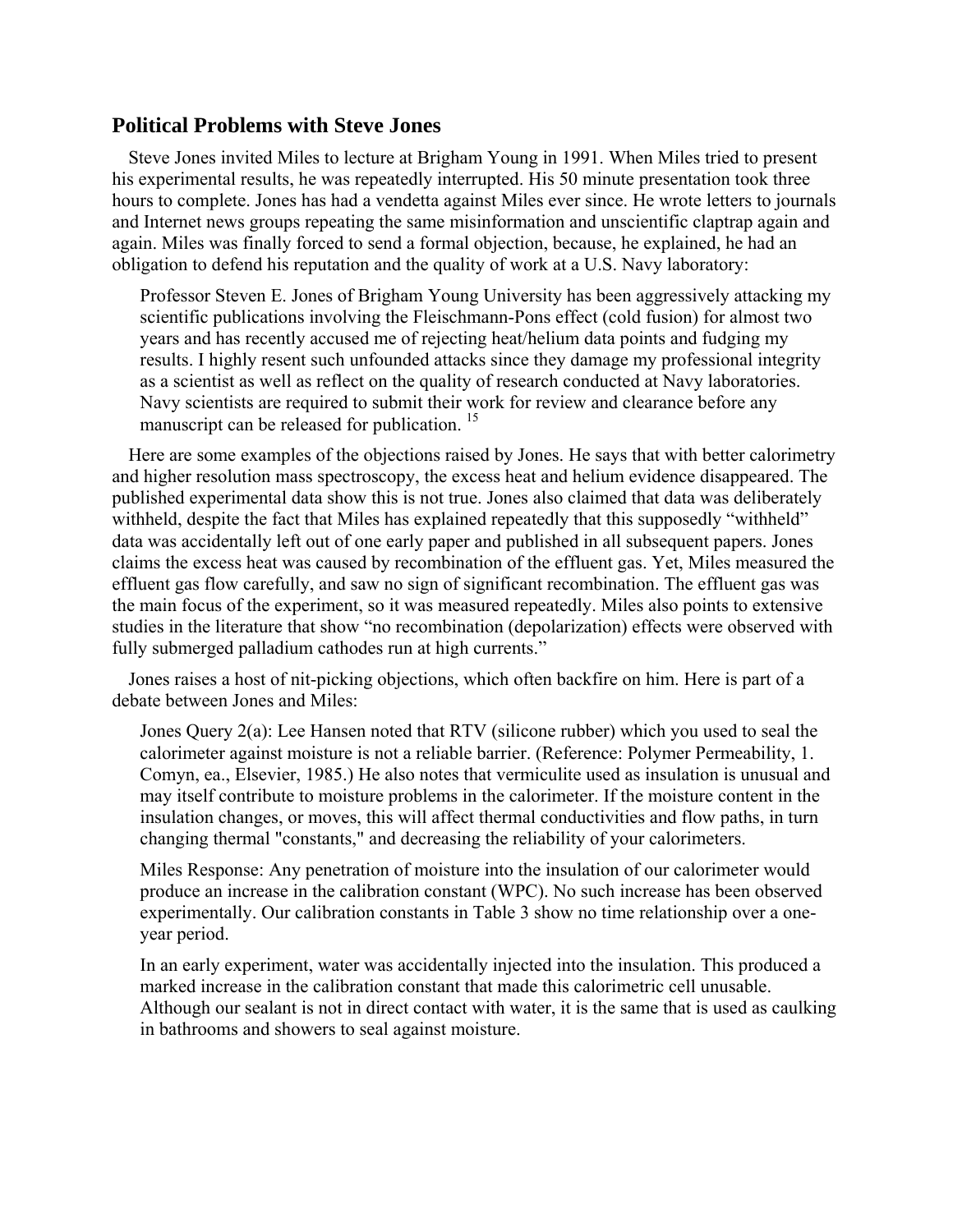The use of this moisture argument by Lee Hansen to explain our excess heat effects would require the insulation to become drier during the experiment while the cell is submerged in the water bath. This violates common sense as well as the Second Law of Thermodynamics. 16

Like many skeptical objections, this one:

- 1. Cannot happen;
- 2. Did not happen, as the data shows;
- 3. If it did happen, it would be the skeptic's own problem; it would bolster the cold fusion claim.

In another example, Jones brings up the issue of helium diffusing through glass. He asks Miles to review the data for different glass flasks and compare it to the duration the flask was stored. Miles points out that the flasks which sat in storage longest were among those that showed the least amount of helium.

# **Termination of the Navy Program and Political Fallout**

The Navy program ended in 1995 because the reproducibility problem could not be solved and because of the lack of any positive results at the Naval Research Laboratory (NRL). Miles is always polite, but he does not sugarcoat his evaluations. He got in trouble with the management at the Navy for criticizing the NRL in statements like this in his final report:

The second approach that hindered progress was the extended focus on NRL Pd-Ag and Pd cathodes. The deuterium loading was poor for these materials, hence excess-heat production was not likely. This is exactly what was observed by our calorimetric experiments. Success with NRL materials was finally achieved for Pd-B alloys, but these results apparently came too late to save this program. Even the NRL Pd-B materials often showed folded-over metal regions or other flaws that would likely act as cracks and prevent high loadings. Our calorimetry generally yielded excess enthalpy when palladium samples that yielded excess heat at other laboratories were tested and never yielded excess heat when samples that contained flaws or that showed poor loading characteristics were tested.

Some comments are necessary concerning the major disappointment that no excess power was measured in experiments conducted at NRL (Reference 36). The calorimeters at NRL were modified into a larger design to permit loading studies. This obviously changed the scaling of the cell, which is an important factor in these experiments (Reference 5). Furthermore, the room temperature control was very poor in the laboratory at NRL. Finally, the data acquisition system used at NRL did not average the cell potential. This large error source ( $\pm$ 5%) is discussed on page 9. These factors led to a reported error of  $\pm$ 200 mW or larger  $(\pm 10\%)$  in experiments at NRL (Reference 36). Any excess power effect at NRL would have to be at least 600 mW to be clearly beyond experimental error. The excess-power effects observed at China Lake during this program would not have been detectable at NRL.

These statements do not strike me as strident or insubordinate. Nobody has denied the technical accuracy of the statements, and nobody can deny that they describe serious problems. Voltage changes rapidly in an electrochemical cell, mainly because of bubbles. The cell voltage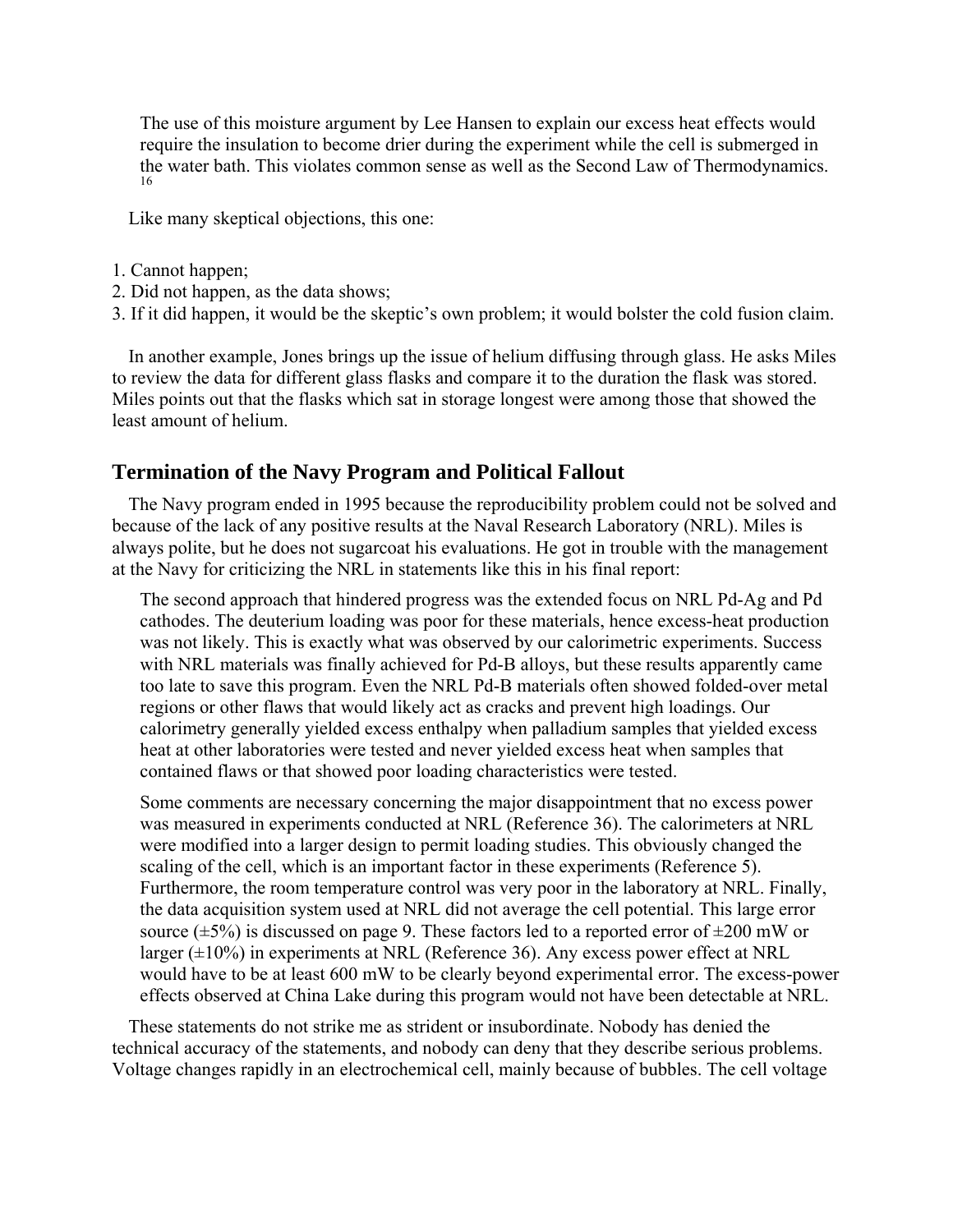increases as bubbles collect on the electrode, then drops when bubbles disengage. Thus, the cell voltage is constantly fluctuating. At the NRL, voltage was read once every six minutes. This means they took 240 random samples per day. The standard technique for measuring a rapidly oscillating value like the voltage in an electrochemical cell is to take hundreds or thousands of samples over a minute, average them, and store this average value once a minute or every few minutes. I do not understand how a scientist could overlook the averaging technique. It is built into the canned software that comes with data collection instruments and add-on computer boards. It is described in textbooks, user manuals and even magazine advertisements.

His willingness to speak the truth got Miles into trouble with management. He feels this was precipitated by his criticism of the NRL experiments. Scientists at big laboratories sometimes feel hey have little to learn from people at smaller labs, or retired scientists like Storms who work at home. (Actually, Storms has state of the art calorimetry and high-end data acquisition equipment, better than used at NRL.)<sup>17</sup> The NRL made many changes in their calorimetry system without consulting with Miles, hence their calorimetric error became very large. Is Miles too outspoken? I find nothing objectionable in this report. No scientist should get in trouble with management for pointing out things like a 5% error caused by not averaging voltage, or errors caused by large fluctuations in ambient air temperature. It is the professional responsibility of a scientist to point out such problems.

# **References**

- 1. Cellucci, F., et al. *X-Ray, Heat Excess and 4He in the Electrochemical Confinement of Deuterium in Palladium*. in *Sixth International Conference on Cold Fusion, Progress in New Hydrogen Energy*. 1996. Lake Toya, Hokkaido, Japan: New Energy and Industrial Technology Development Organization, Tokyo Institute of Technology, Tokyo, Japan.
- 2. Miles, M. and K.B. Johnson, *Anomalous Effects in Deuterated Systems, Final Report*. 1996, Naval Air Warfare Center Weapons Division.
- 3. Miles, M., *personal communication*. 2004.
- 4. Bush, B.F., et al., *Helium production during the electrolysis of D2O in cold fusion experiments.* J. Electroanal. Chem., 1991. **304**: p. 271.
- 5. Bush, B.F. and J.J. Lagowski. *Methods of Generating Excess Heat with the Pons and Fleischmann Effect: Rigorous and Cost Effective Calorimetry, Nuclear Products Analysis of the Cathode and Helium Analysis.* in *The Seventh International Conference on Cold Fusion*. 1998. Vancouver, Canada: ENECO, Inc., Salt Lake City, UT.
- 6. Storms, E., *How to produce the Pons-Fleischmann effect.* Fusion Technol., 1996. **29**: p. 261.
- 7. Storms, E., *personal communication*. 1997.
- 8. Mizuno, T., et al., *Formation of 197Pt radioisotopes in solid state electrolyte treated by high temperature electrolysis in D2 gas.* Infinite Energy, 1995. **1**(4): p. 9.
- 9. Bockris, J. and Z. Minevski, *Two zones of "Impurities" observed after prolonged electrolysis of deuterium on palladium.* Infinite Energy, 1996. **1**(5/6): p. 67.
- 10. ERAB, *Report of the Cold Fusion Panel to the Energy Research Advisory Board*. 1989: Washington, DC.